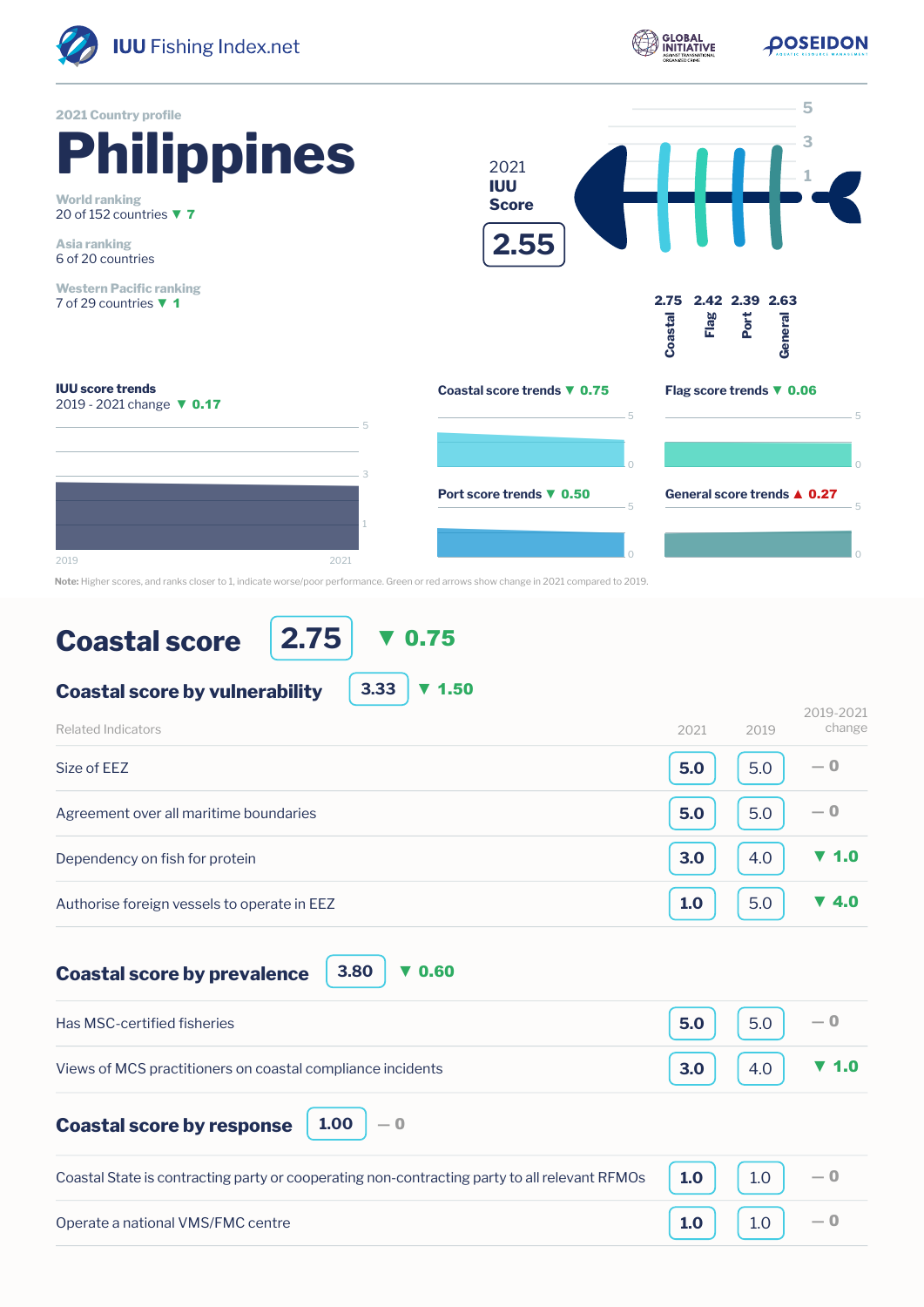| <b>IUU</b> Fishing Index.net                                                                                                                             | <b>GLOBAL</b><br><b>NITIATIVE</b> |                  | <b>DOSEIDON</b>          |  |
|----------------------------------------------------------------------------------------------------------------------------------------------------------|-----------------------------------|------------------|--------------------------|--|
| 2.42<br>0.06<br><b>Flag score</b>                                                                                                                        |                                   |                  |                          |  |
| $-0$<br>3.00<br><b>Flag score by vulnerability</b>                                                                                                       |                                   |                  |                          |  |
| <b>Related Indicators</b>                                                                                                                                | 2021                              | 2019             | 2019-2021<br>change      |  |
| Distant water vessels on RFMO RAVs                                                                                                                       | 4.0                               | 4.0              | — 0                      |  |
| Distant water vessels under several RFMOs                                                                                                                | 2.0                               | 2.0              | $-0$                     |  |
| 2.00<br>$\triangle$ 0.33<br><b>Flag score by prevalence</b>                                                                                              |                                   |                  |                          |  |
| <b>Vessels on IUU lists</b>                                                                                                                              | 1.0                               | 1.0              | $-0$                     |  |
| View of fisheries observers on flag state compliance incidents                                                                                           | 3.0                               | 2.0              | ▲ 1.0                    |  |
| Views of MCS practitioners on flag state compliance incidents                                                                                            | 2.0                               | 2.0              | $-0$                     |  |
| 2.44<br>0.56<br><b>Flag score by response</b><br>v                                                                                                       |                                   |                  |                          |  |
| Accepted FAO Compliance Agreement                                                                                                                        | 1.0                               | 5.0              | $\blacktriangledown$ 4.0 |  |
| 口<br>Registered vessels with foreign or unknown ownership                                                                                                | 2.0                               | not<br>available |                          |  |
| Provision of vessel data for inclusion in Global Record                                                                                                  | 1.0                               | 1.0              | — 0                      |  |
| Compliance with RFMO flag state obligations                                                                                                              | 5.0                               | 5.0              | — 0                      |  |
| Flag State is contracting party or cooperating non-contracting party to all<br>relevant RFMOs                                                            | 1.0                               | 1.0              | — 0                      |  |
| Indicator 'Authorised vessel data provided to FAO HSVAR" used in 2019 has now changed to 'Registered vessels with<br>口<br>foreign or unknown ownership". |                                   |                  |                          |  |
| 2.39<br>0.50<br><b>Port score</b>                                                                                                                        |                                   |                  |                          |  |
| 5.00<br>Port score by vulnerability<br>$-0$                                                                                                              |                                   |                  | 2019-2021                |  |
| <b>Related Indicators</b><br>Number of fishing ports                                                                                                     | 2021<br>5.0                       | 2019<br>5.0      | change<br>— 0            |  |
| Port visits by foreign fishing or carrier vessels                                                                                                        | 5.0                               | 5.0              | — 0                      |  |
|                                                                                                                                                          |                                   |                  |                          |  |
| $\blacktriangledown$ 1.00<br>1.00<br>Port score by prevalence                                                                                            |                                   |                  |                          |  |
| Views of MCS practitioners on port compliance incidents                                                                                                  | 1.0                               | 3.0              | 2.0                      |  |
| View of fisheries observers on port compliance incidents                                                                                                 | 1.0                               | 1.0              | — 0                      |  |